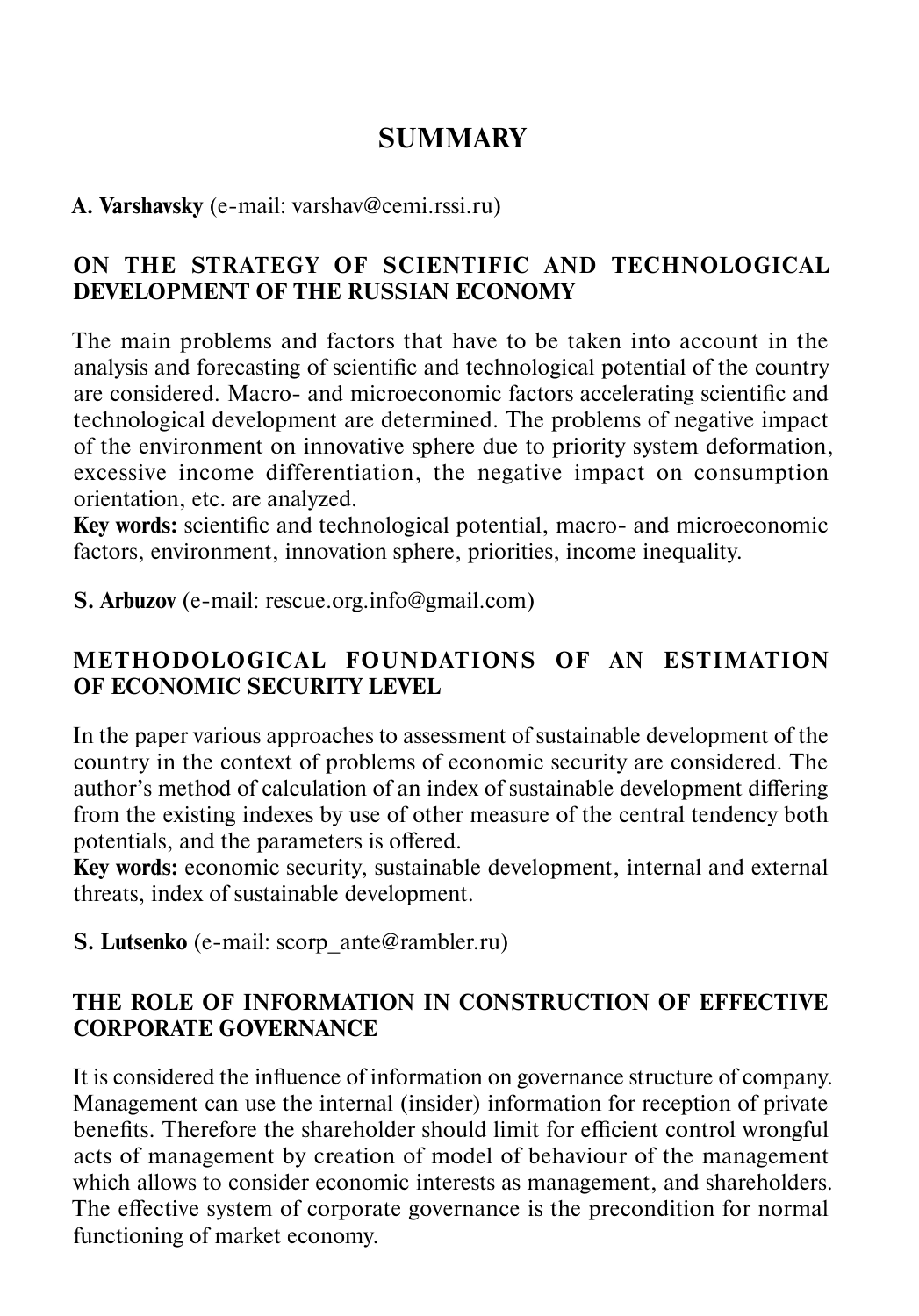**Key words:** corporate governance, management, shareholder, statute, fiduciaryduties, information, agency conflict.

**А. Aleshina** (e-mail: annaaleshina@mail.ru)

**V. Gurgenidze** (e-mail: gurgenidzevictor@gmail.com)

# **SYSTEMATIC RISK IN FINANCIAL MARKETS**

In recent years redistribution of the financial market funding with the capital market has been a defining trend. Neither the failure of systemically important banks nor the drop of insurance institutions do not fully reflect these shifts. Therefore, this system cannot be detected without taking into account, first, the cognitive behavior aspects of market agents, and secondly, the short and longterm nature of derivative function. In the context of the new financial realities primary financial and economic indicators, as well as the basic model of asset pricing (CAPM), is not only inapplicable, but also can be misleading about the real situation on the market.

**Key words:** systemic risk, systemic crisis, risk management, measuring systematic risk, leverage, financial stability, too-big-to-fail, capital adequacy, banking regulation.

**I. Evdokimova** (e-mail: Evdokimovai13@mail.ru)

# **S. Koytov**

## **FORMING PARTNERSHIPS AS A MEANS OF ACHIEVING COMPETITIVE ADVANTAGE**

The features of the formation of partnerships and the benefits achieved by the pooling of resources. A comparative analysis of the main forms of cooperation, formed understanding of the term partnership, in a specific example, the possibilities of interaction between the companies, their joint activities with the aim of acquiring a competitive advantage.

**Key words:** partnerships, competitive advantage.

**V. Andrianov** (e-mail: andrianov\_vd@mail.ru)

# **CURRENT PROBLEMS OF RUSSIAN ENERGY INDUSTRY AND PERSPECTIVES FOR DEVELOPMENT**

The article analyzes current trends in development of the world energy, changes in the structure of the fuel and energy balance.

The article states the main characteristics of the fuel and energy industry of Russia. Current problems and challenges of the Russian fuel and energy industry